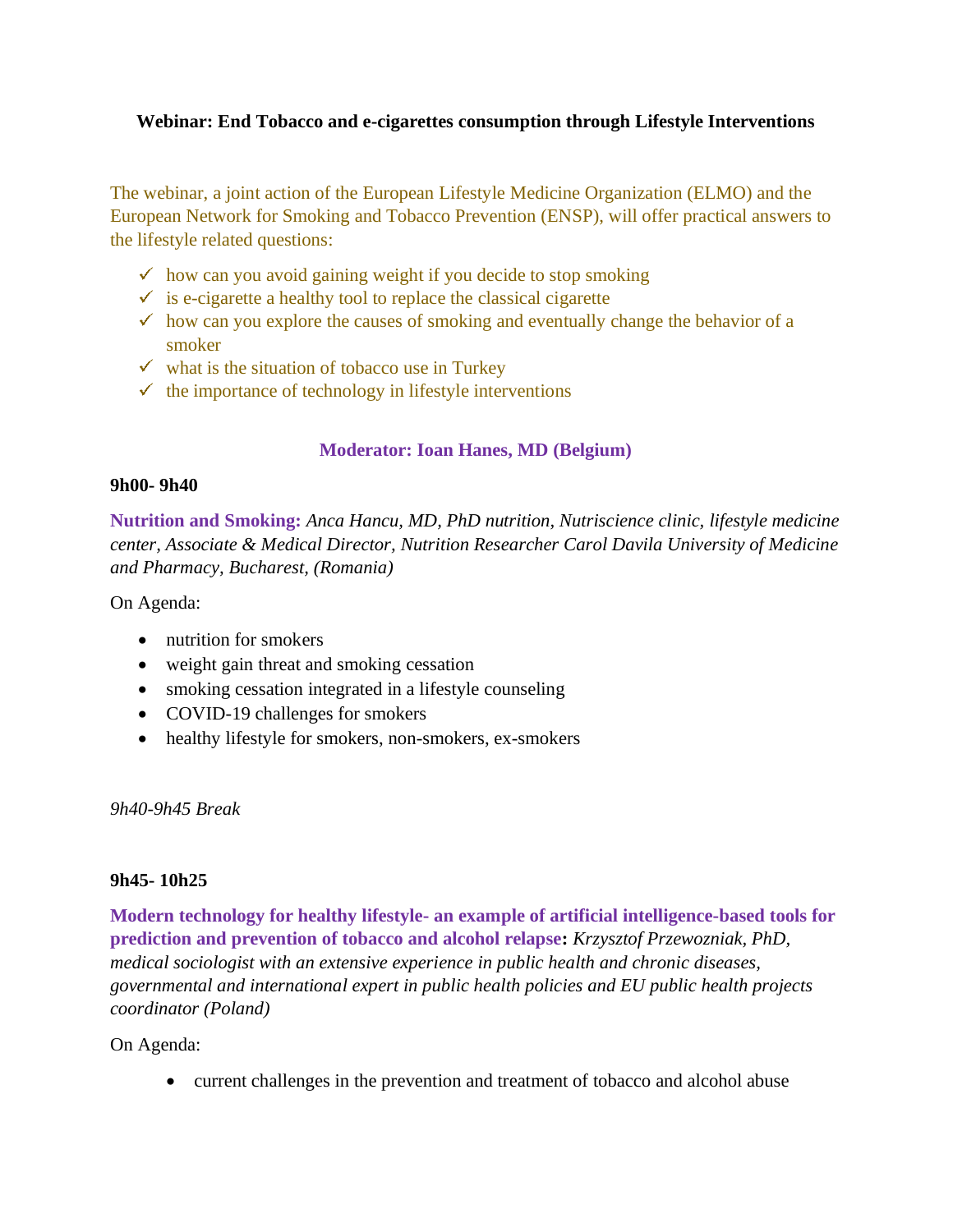- new technology in changing society, markets, life and research paradigms and methods of intervention
- selected examples of healthy lifestyle interventions based on modern technology (focus on the prevention of tobacco and alcohol use)
- selected examples of mobile treatment of substance abuse powered by artificial intelligence (focus on the prediction of tobacco and alcohol relapse)

## *10h25- 10h30 Break*

# **10h30- 11h10**

**E-cigarette, a repetitive mistake:** *Prof. dr. Florin Mihaltan, Head of Pneumology Department Carol Davila University of Medicine and Pharmacy, Bucharest, President of Somnology Section, Romanian Pneumology Society, member of Romanian Medical Academy; Ancuta Constantin, MD, pneumologist, PhD candidate, Carol Davila University of Medicine and Pharmacy, Bucharest, (Romania)*

On Agenda:

- e-cigarette overview and history
- what is the tobacco industry doing in promoting e-cigarette
- the impact on adult and adolescent smoking behavior and risks
- the effect of e-cigarettes on passive smokers
- progress in legislation

*11h10-11h15 Break*

## **11h15-11h55**

**Changing trends in tobacco use in Turkey:** *Kerem Nakay, 4th year medical student, Izmir University of Economics, Faculty of Medicine (Turkey)*

On Agenda:

- smoking bans in Turkey
- recent increase in smoking prevalence and cigarette sales
- recent surge in hookah use
- effects of the economic crisis on lifestyle and tobacco use

*11h55-12h00 Break*